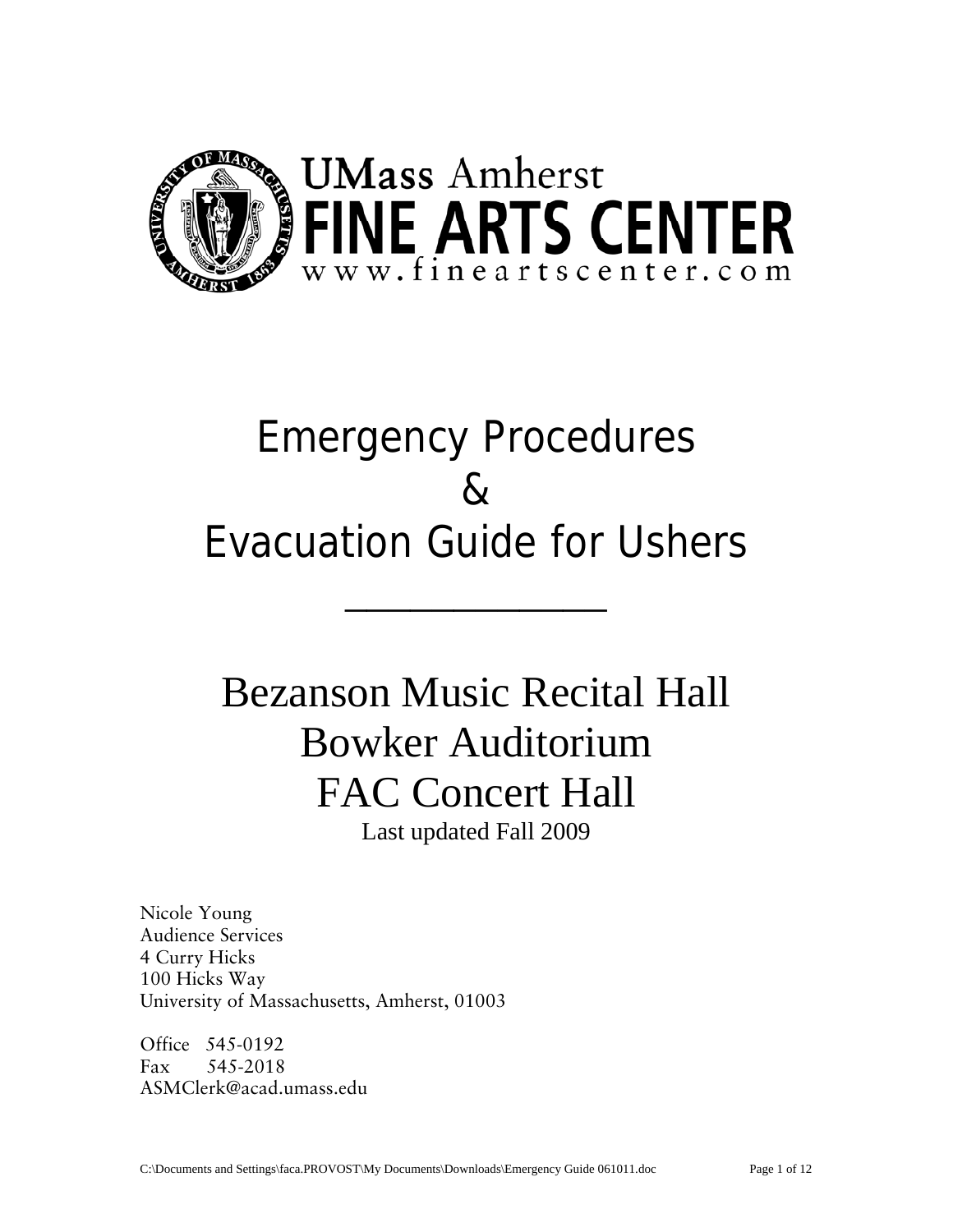Situations may occur which require the evacuation of the Fine Arts Center Concert (FAC) Hall, Bezanson Music Recital Hall or Bowker Auditorium. The goal of emergency planning is to provide the best possible response by FAC ushers and volunteers, University officials, and local authorities in the event of an emergency.

Attention must be given to the following to successfully implement emergency procedures.

- Evacuation routes and exit points
- Emergency Assembly Areas
- Location of fire pulls and extinguishers, and first aid kits
- Proper reporting procedures
- Your specific responsibilities
- Knowledge of fire hazards

**PURPOSE:** This training is to provide ushers and volunteers with the necessary information regarding fire and evacuation procedures.

**OBJECTIVES:** USHERS MUST KNOW:

- THE FACILITY
- EXITWAYS AND EMERGENCY ASSEMBLY AREAS (EAAs)
- LOCATIONS OF FIRE EXTINGUISHERS AND ALARM PULL **STATIONS**
- EMERGENCY AND EVACUATION PROCEDURES
- COMMUNICATION PROCEDURES

#### **RESPONSIBILITIES:**

#### *Stage Manager*

- Makes public address announcements during an emergency.
- Responsible for the evacuation of stage and show members.
- Reports to and assists emergency response personnel.
- Accounts for all stage and performance personnel in the event of an evacuation.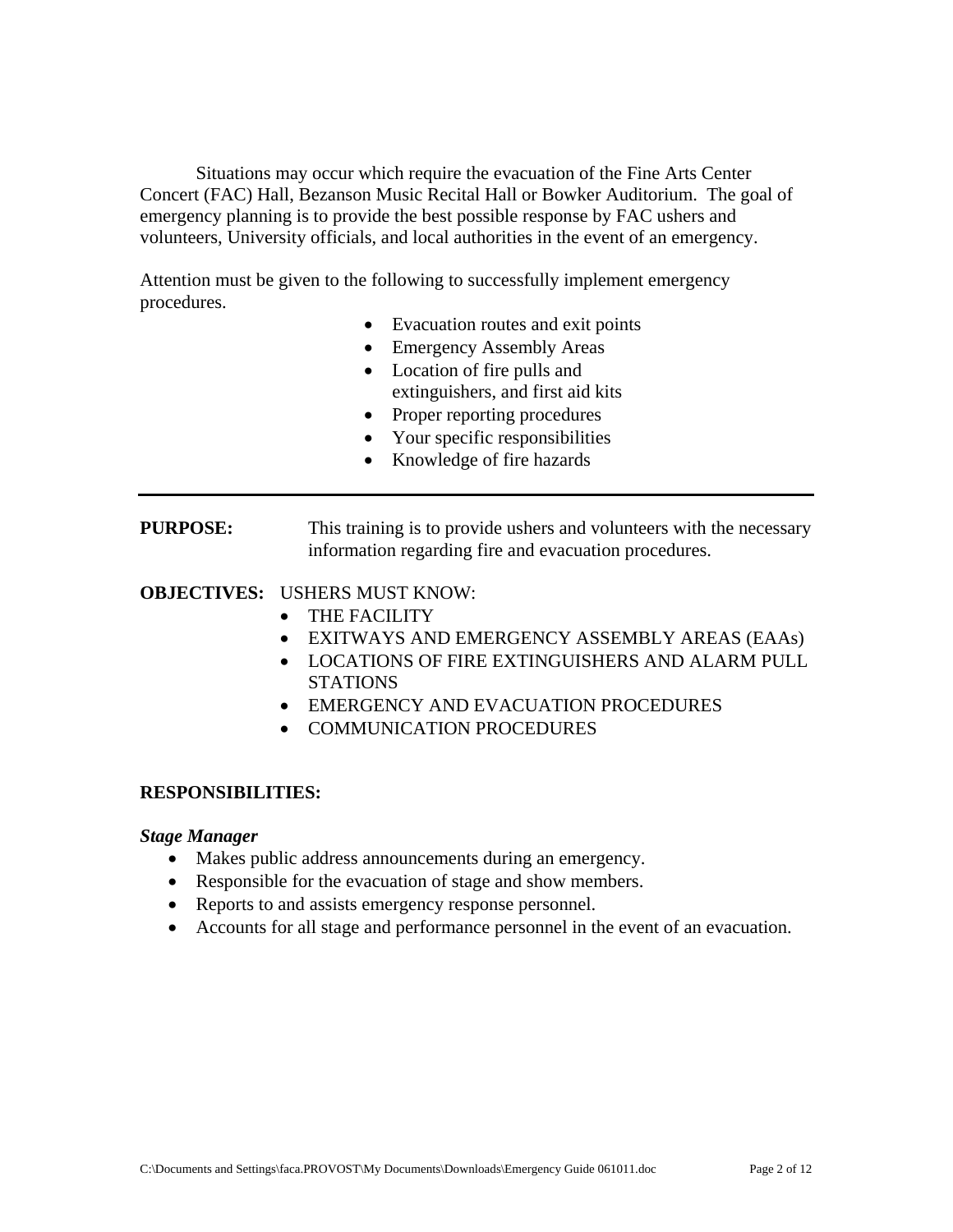#### *House Managers*

- Assigns ushers and volunteers to specific sections prior to performance.
- Coordinates evacuations and communicates with ushers and volunteers to evaluate evacuation status.
- Acts as a resource to provide information to emergency personnel
- Raises house lights during emergency (in Bezanson only).
- Accounts for all front-of-house, box-office personnel and volunteers in the event of an evacuation.

#### *Ushers*

- Provide emergency reporting as necessary and must communicate conditions to House Managers.
- Assist with evacuation by escorting patrons to their designated EAA (see maps). Ushers will then conduct a patron review to determine if anyone may be missing, injured or ill.
- Observe and communicate with patrons.
- Report any medical emergencies and provide evacuation status information to house managers, calm patrons, and wait for instruction from emergency responders.

#### *EMT's*

- Evaluation of medical conditions.
- Providing care for sick or injured.
- Request ambulance and assist ambulance crew.
- Conduct pre-event safety and fire prevention surveys.
- Provide general assistance in an evacuation.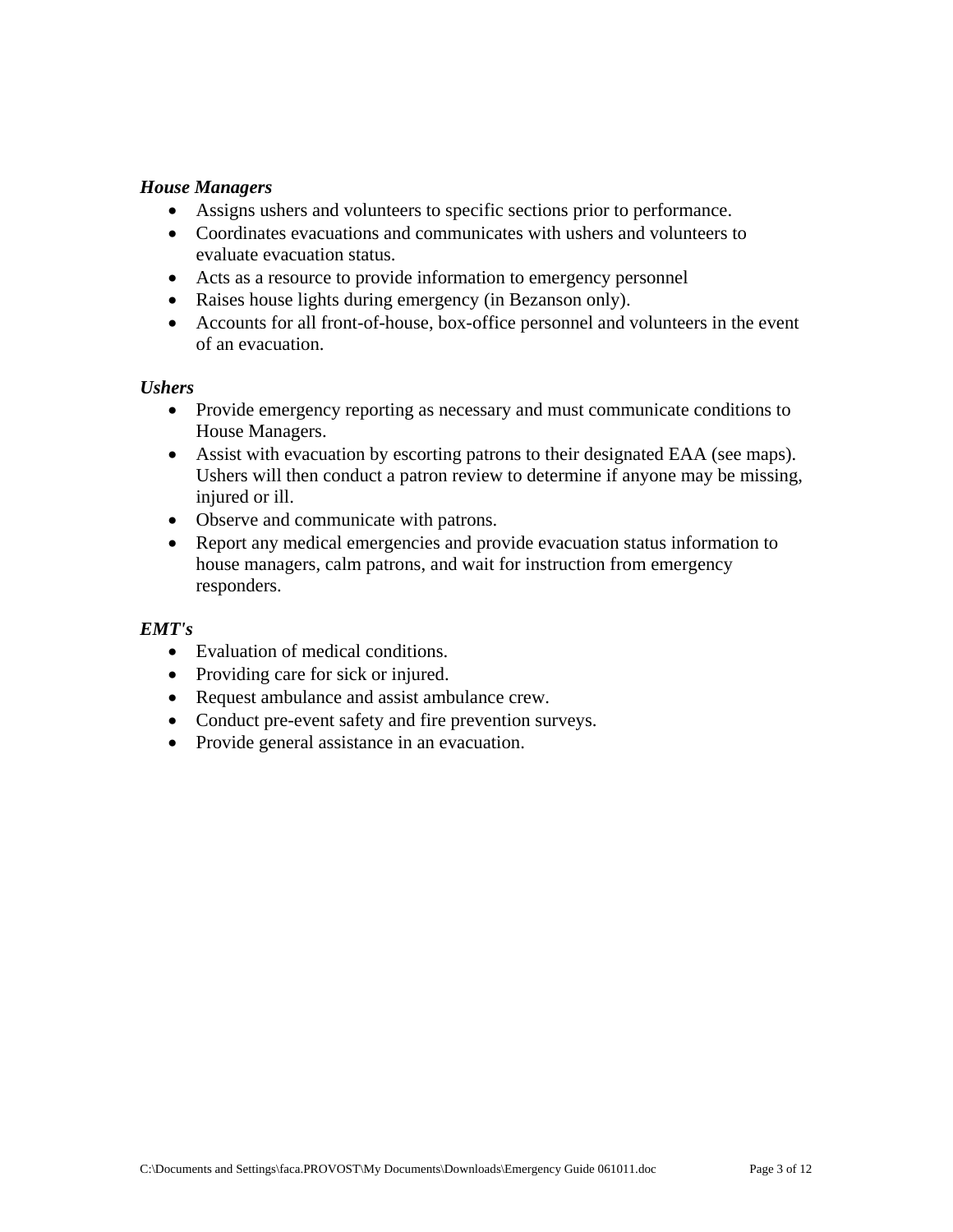### **Definitions**



#### **Fire Alarm Pull**

Manual pull stations are the devices that are located on the wall. They are activated by pulling on a handle. This sends a signal to the building's fire alarm system, which will activate the alarm.



#### **Fire Extinguisher**

If you have been trained in the use of a portable fire extinguisher and are able to safely extinguish the fire, do so (activate fire alarm and call 911 first). Be sure you have a safe exit from the area and leave if one extinguisher does not put out the fire.

#### **P.A.S.S.**

**Pull** the pin that unlocks the operating handle. Aim the extinguisher low at the base of the fire. **Squeeze** the lever on the extinguisher to discharge the agent. **Sweep** the nozzle or extinguisher hose from side to side. Move slowly and carefully toward the fire, continuing to sweep the extinguisher back and forth at the base of the flames.



#### **Area of Refuge**

Guests with mobility impairments will need help relocating to a safe area or evacuating the building. The FAC Concert Hall is the ONLY building equipped with an Area of Refuge. It is located on the South side of the Hall by the elevator at the base of the South exit stairwell. This room was constructed with high quality fire rated doors. In an emergency, an usher should assist and remain with the individual until help arrives. A phone directly connected to UMass Police is installed in this area.



**EAA** Emergency Assembly Areas (EAAs)<br>These are exterior locations which have been designated as safe locations where building occupants assemble after evacuating the building. At this location, ushers will conduct a patron review to determine those who may not have evacuated. If it is determined that a patron may be missing, a check of other EAA locations will take place. House Managers will be mobile and will provide communication between EAAs. It will be their responsibility to report the status of the evacuation and any missing persons to emergency personnel.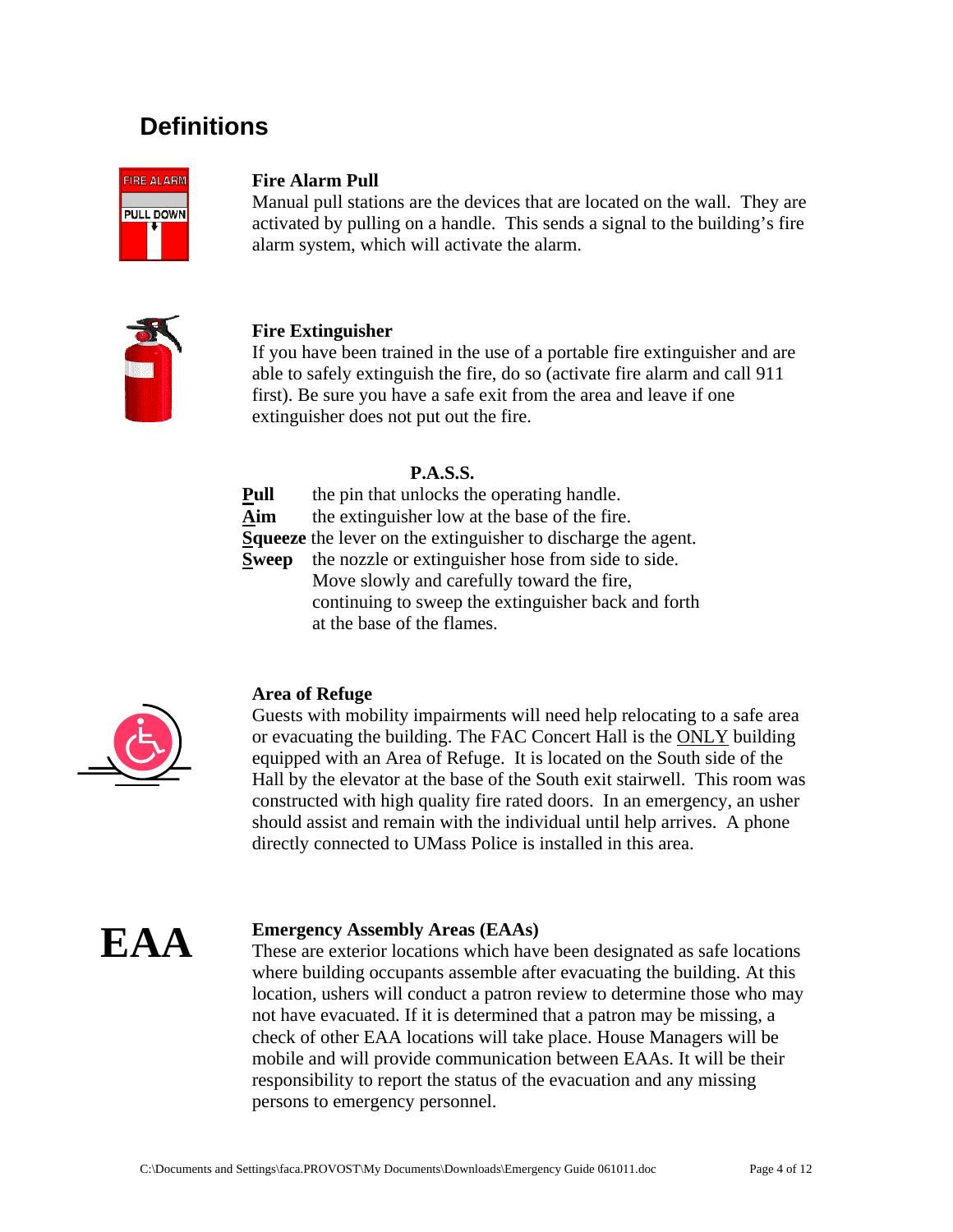#### **IN A MEDICAL EMERGENCY…**

#### *When EMTs are available*

If a medical emergency arises during an event, an EMT should be summoned immediately. They will be in uniform and positioned in the following locations:

Concert Hall: House right, outside of the elevators next to section 3. Bowker: Rear house left.

The EMT will conduct a patient assessment, request an ambulance if necessary, and administer first aid as appropriate. EMTs will complete a treatment form for all services rendered. They will also inform senior staff of any such treatments.

#### *When EMTs are NOT available*

Should a medical emergency arise during times when EMTs are not present, 911 should be dialed from a campus phone to request an ambulance. Be as specific as possible as to the location of the ill or injured and the nature of the emergency. Provide all information requested by dispatch.

#### **IN AN EMERGENCY…**

#### *Treat every alarm as an emergency.*

It is imperative that every alarm is treated as though it is a real emergency, even if the initial source is unknown. If the alarm sounds, or a fire is suspected, call the Fire Department (911) and begin evacuation of patrons immediately. Patrons will attempt to leave the building the same way they entered. Emergency exits will have to be pointed out to guests. All ushers should assist patrons in getting out of the building via the nearest emergency exit.

#### *Evacuation.*

Ushers and guests should proceed to the designated Emergency Assembly Area outside the building. It will be important for ushers to help patrons remain calm while they locate friends and family.

#### *Do not use elevators.*

Elevators should never be used by building occupants during a fire emergency. The reason is threefold: (1) elevators may fail during a fire, trapping occupants; (2) elevator shafts may fill with smoke; and (3) the elevator needs to be available for the use of arriving firefighters. Occupants must exit by way of stairwells only.

#### *Remember to dial 911*

It's important for ushers calling 911 to be able to give the following information: nature of the emergency, state calling from UMass and give building address. The caller should be prepared to describe the emergency and report on the status of the evacuation. The caller should not hang up until told to do so by the emergency operator.

*Note: If 911 is dialed from a cell phone, the call will be received at the Northampton State Police Barracks who will transfer the call to the Amherst Fire Department Dispatch Center.*

#### *Fire Procedures*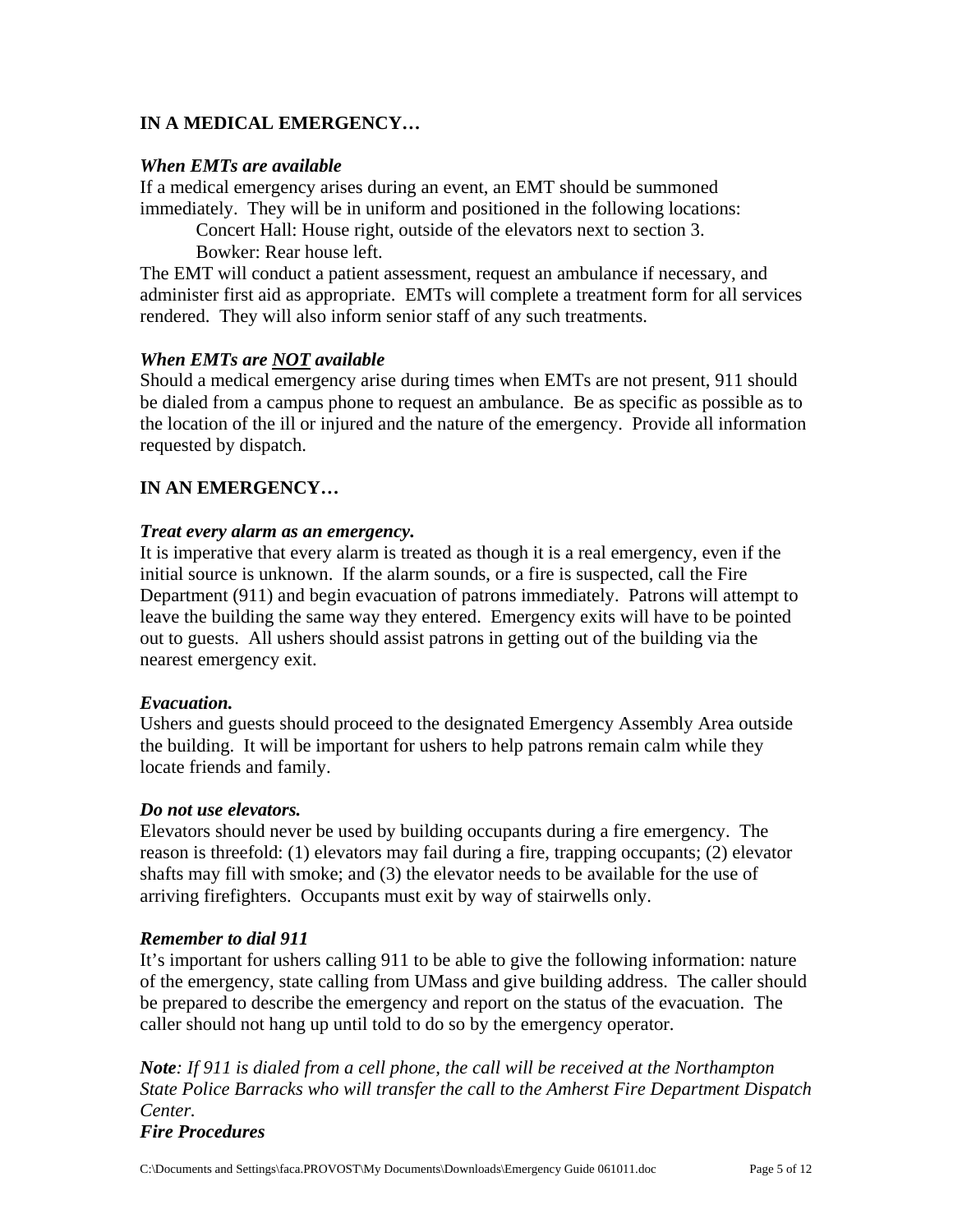If there is a fire in your area:

#### Use **C.A.R.E**

**Contain** the fire by closing all doors. **Activate** the nearest fire alarm pull station. **Report** the fire by dialing 911 and contact the House Manager. **Evacuate** the building or extinguish the fire.

- 1. If you have been trained in the use of a portable fire extinguisher and are able to safely extinguish the fire, do so (activate fire alarm and call 911 first). Be sure you have a safe exit from the area and leave if one extinguisher does not put out the fire.
- 2. If you have NOT been trained, close any doors to the fire area.
- 3. Alert building occupants by activating the closest pull station.
- 4. Evacuate patrons and call 911 from a safe location to provide details of the situation.
- 5. Move away from fire and smoke.
- 6. Touch closed doors (using back of hand). Do not open them if they are hot.
- 7. Use stairs only; do not use elevators.
- 8. Evacuate the building as soon as the alarm sounds and proceed to the designated Emergency Assembly Area (EAA).
- 9. Do not re-enter the building or work area until you have been instructed.

#### *Evacuation Procedures*

All buildings will be evacuated whenever a fire alarm sounds or when management is otherwise notified of an emergency condition requiring evacuation. The stage manager will be responsible for communicating with the house manager and making public address announcements to patrons during a performance. Once patrons are notified, ushers may begin escorting patrons from the theatre.

When evacuating the building:

- Stay calm, do not rush, and do not panic.
- Use the nearest safe stairs and proceed to the nearest exit. Do NOT use the elevator.
- Proceed to the designated Emergency Assembly Area (EAA).
- Once at the EAA, notify the house manager of your arrival and report any injuries.
- Wait for any instructions from emergency responders.
- Do not re-enter the building or work area until you have been instructed to do so by the emergency responders.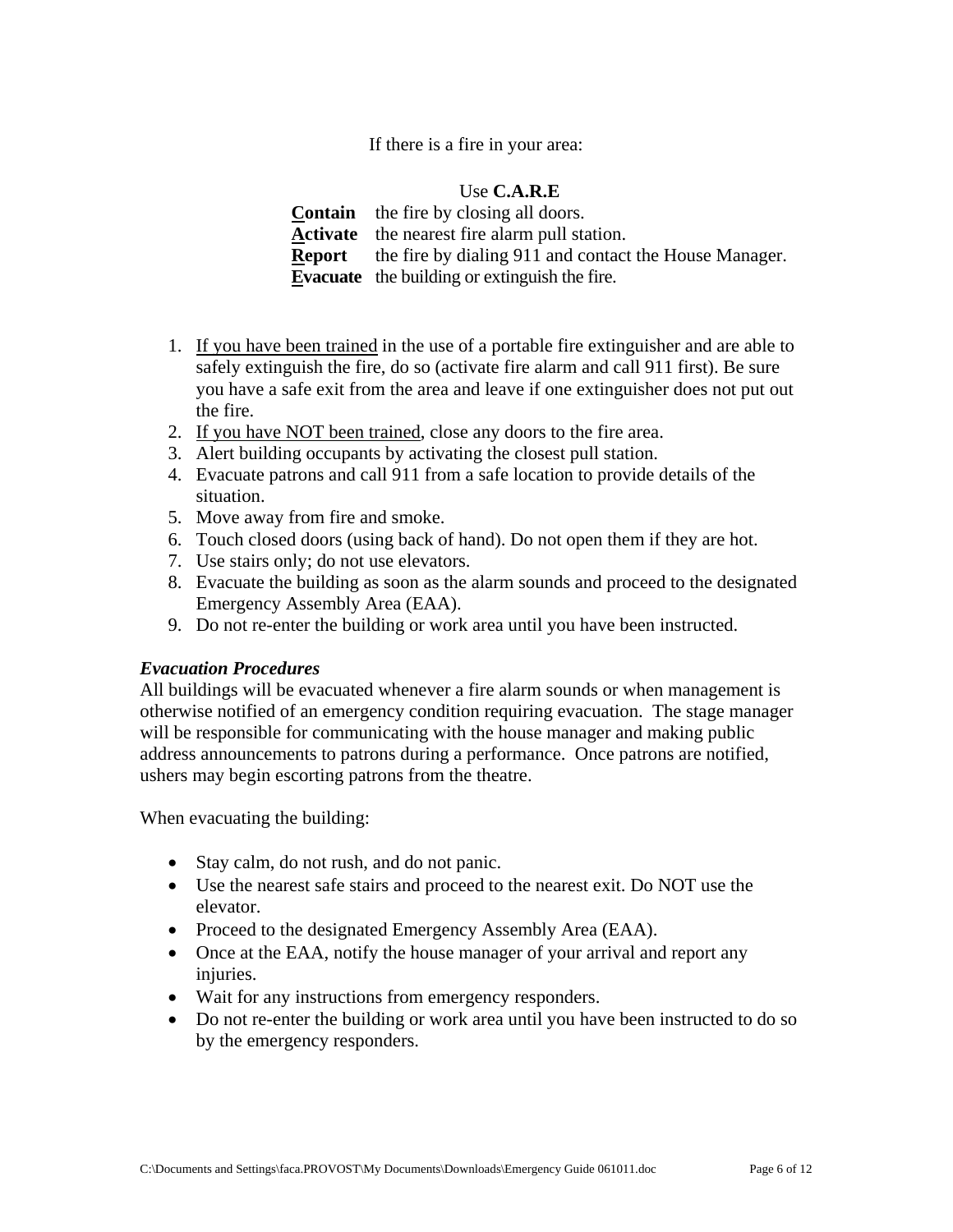#### *Evacuation Procedures for people with disabilities*

The following guidelines have been developed to assist in planning for the evacuation of people with physical disabilities.

- 1. Be aware that there is no Area of Refuge in Bezanson or Bowker Evacuate people with disabilities to the outside if possible. For Bezanson mobility impaired patrons may exit either house right or house left out the main doors of the hall and out either building entrance. For Bowker Auditorium mobility impaired patrons should exit house left via the side entrance to the theater and straight across the hallway out the ramp entrance. In the Concert Hall mobility impaired patrons should exit house right and across the lobby. When in the Concert Hall Lobby all patrons should exit via the south side of the lobby toward the Hagis Mall Plaza.
- 2. DO NOT use elevators, unless authorized to do so by police or fire personnel.
- 3. Staff should check on people with special needs during an evacuation. Attempt rescue evacuation ONLY if you have had rescue training or the person is in immediate danger and cannot wait for professional assistance.
- 4. Always ASK someone with a disability how you can help BEFORE attempting any rescue technique or giving assistance. Ask how he/she can best be assisted, and if there are any special considerations or items that need to come with the person.
- 5. If people with mobility impairments cannot exit, they should move to the area of refuge or other safe area, e.g., most enclosed stairwells, an office with the door shut which is a good distance from the hazard. In the Concert Hall the Area of Refuge is to the left of the elevator. During an evacuation, the elevator will not be available. Emergency personnel will evacuate patrons from the Area of Refuge.
- 6. Notify emergency personnel immediately about people remaining in building and their location. Police or fire personnel will decide whether people are safe where they are, and will evacuate them as necessary.
- 7. If people are in immediate danger and cannot be moved to a safer area to wait for assistance, it may be necessary to evacuate them.

### **Emergency Contacts (911)**

Police 413-545-2121 Environmental Health & Safety 413-545-2682 UMass Physical Plant Service Desk 413-545-6401 University Health Services 413-577-5000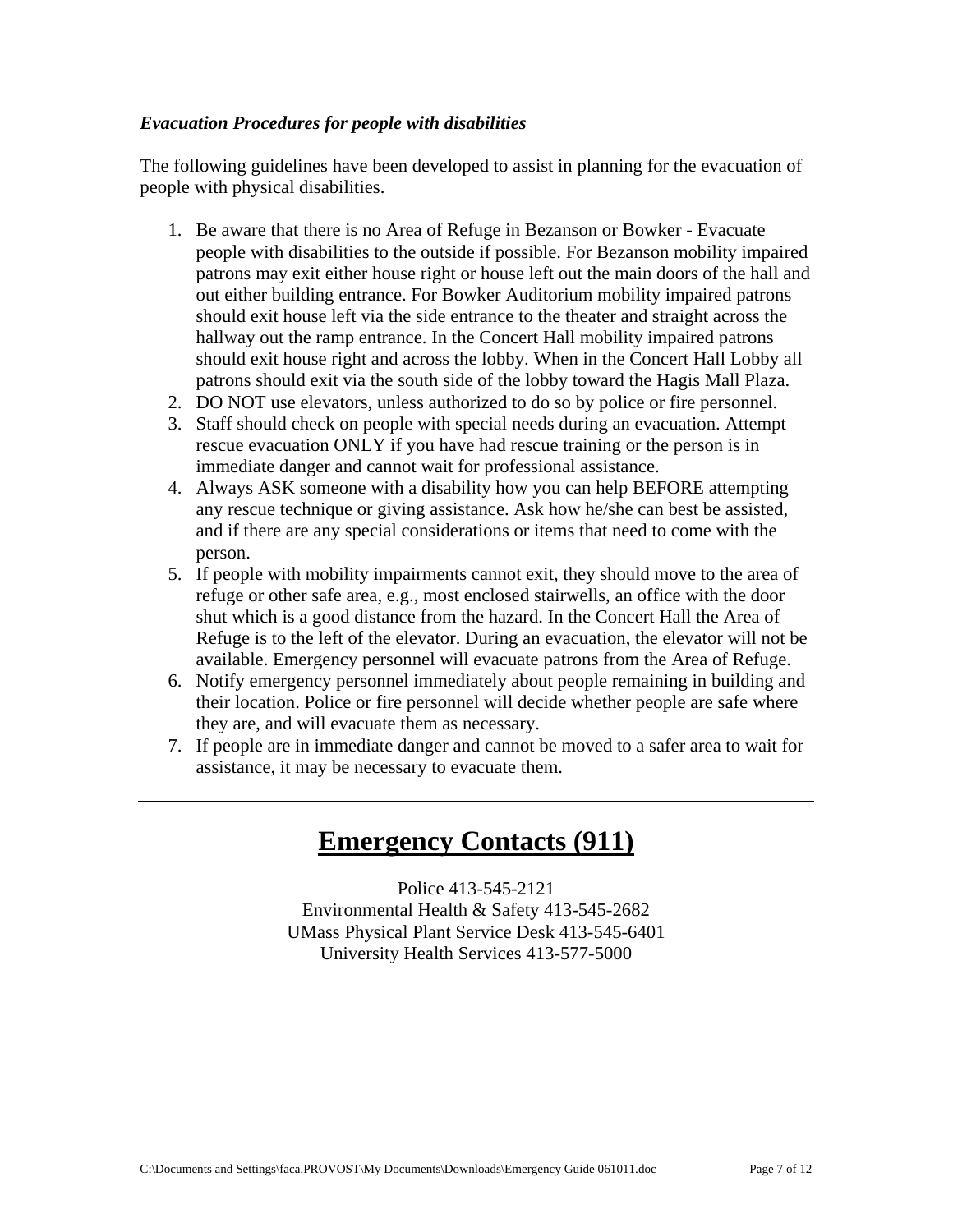## **Evacuation Routes and EAA Assembly Area Maps**

**BEZANSON MUSIC RECTIAL HALL**

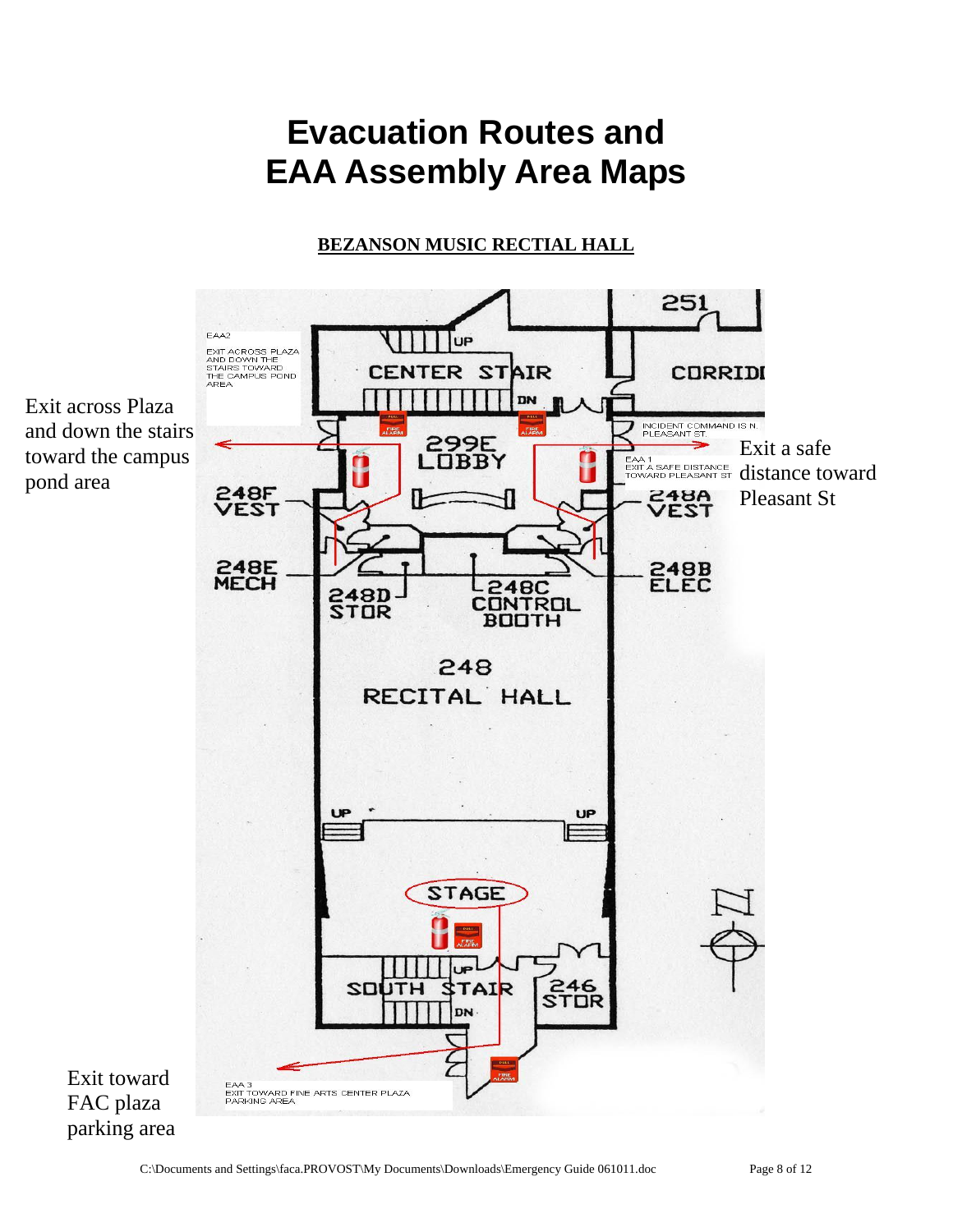#### **BOWKER AUDITORIUM**



Exit onto sidewalk in front of Parking Garage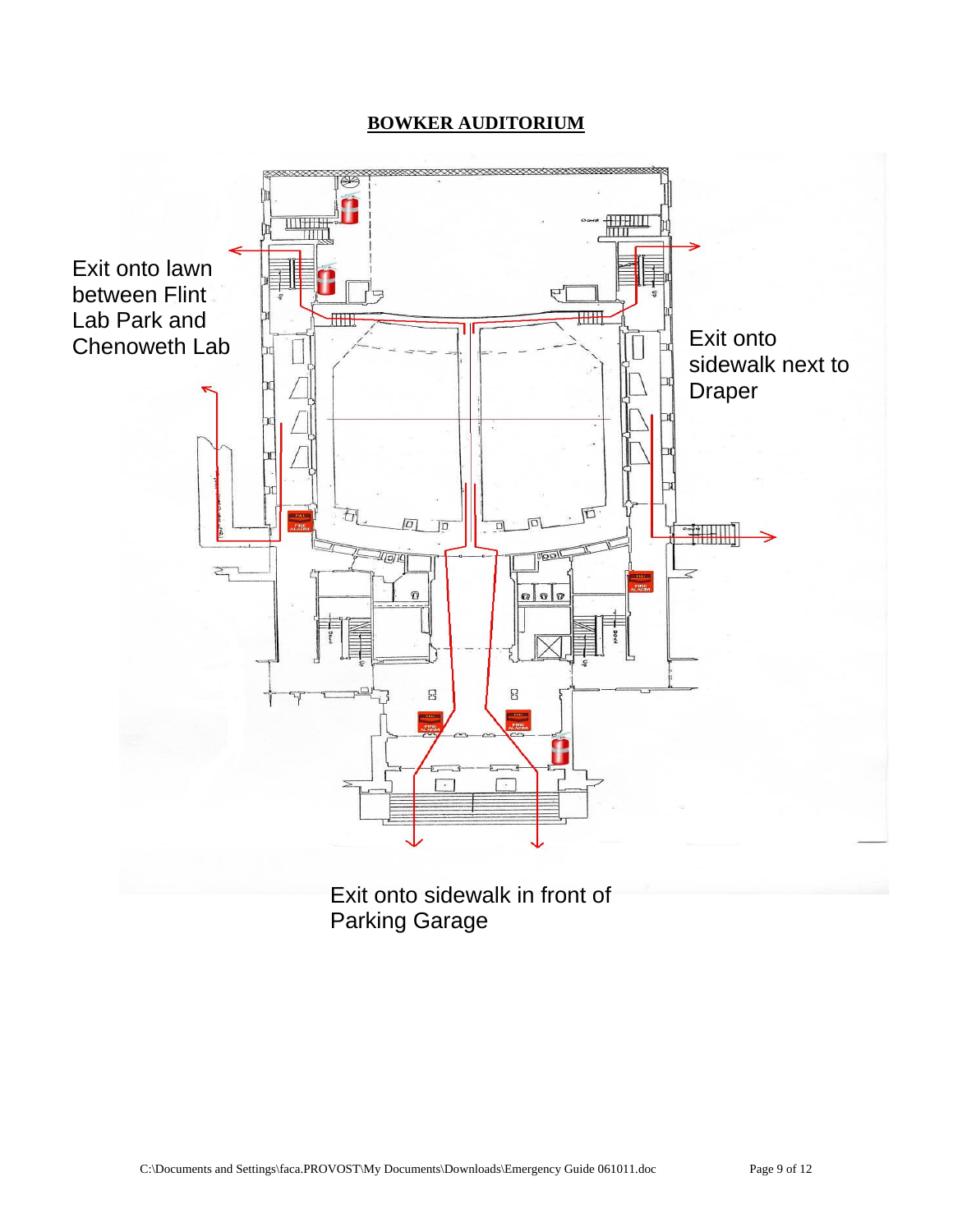### **BOWKER BALCONY**

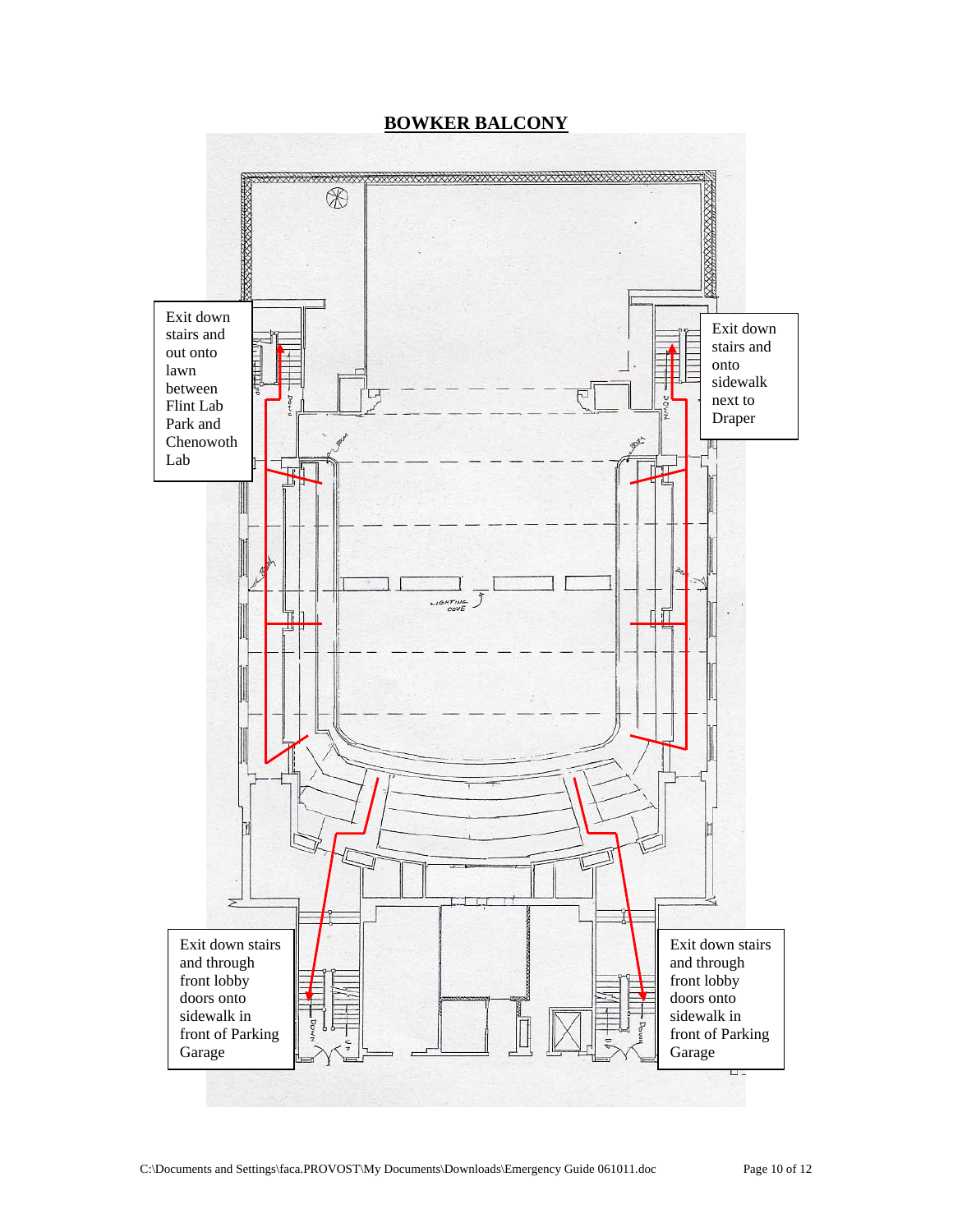### **CONCERT HALL**